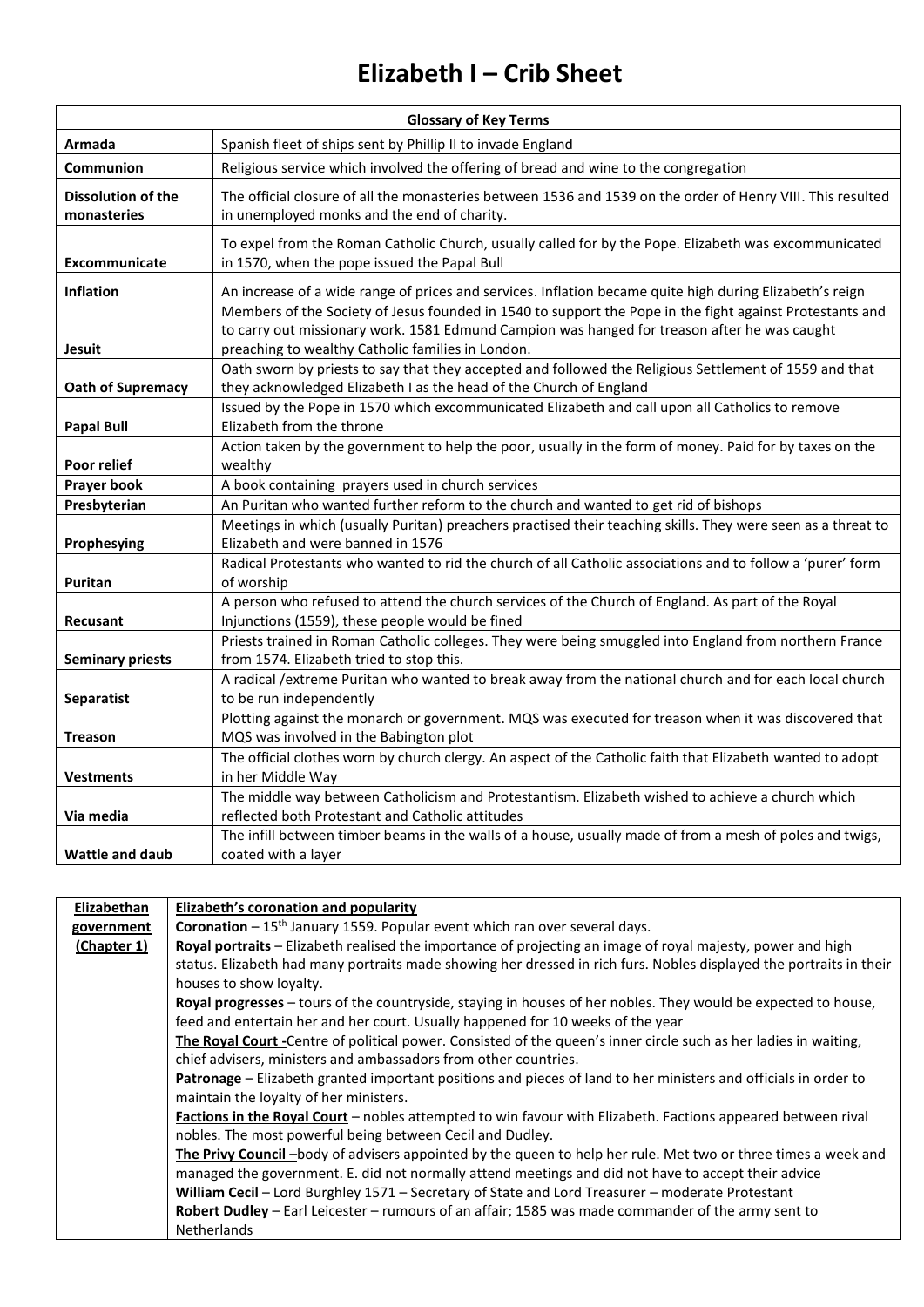|                         | Sir Francis Walsingham - headed E's. Secret -service, controlling a network of spies in an effort to uncover plots                                                                                                  |
|-------------------------|---------------------------------------------------------------------------------------------------------------------------------------------------------------------------------------------------------------------|
|                         | against the queen.                                                                                                                                                                                                  |
|                         | Local government - trusted body of officials that made sure her rule was respected around the country.                                                                                                              |
|                         | The Lord Lieutenant - Chief officer at a local level, held by a local landowner. Informed the queen and supervised                                                                                                  |
| Elizabeth               | the JPs.                                                                                                                                                                                                            |
| government<br>continued | The Sheriff - appointed juries, delivered prisoners to court and supervised collecting taxes.                                                                                                                       |
|                         | JPs - between 30 & 60 in each county and were wealthy. They sat as a magistrate; organised the parish<br>constable; approved who could beg & administered the Poor Law                                              |
|                         | Parish constable - unpaid position for one year, usually held by a tradesman, supervised by the JP. General                                                                                                         |
|                         | policing duties, watching out for vagabonds, placing criminals in stocks & patrolled the streets                                                                                                                    |
|                         | Overseer of the Poor Rate - organised and collected the Poor Rate and distributed the money to those in need                                                                                                        |
|                         |                                                                                                                                                                                                                     |
|                         | Parliament - Only met when the queen called it. Only met 10 times in her reign. It was made up of the House of                                                                                                      |
|                         | Lords (100 lords, bishops and judges which were not elected) and the House of Commons (450 MPs elected by                                                                                                           |
|                         | wealthy landowners. Elizabeth called Parliament when she needed money (as only Parliament had the power to                                                                                                          |
|                         | raise money through taxes), when she needed to pass and Act of Parliament and when she wanted advice from                                                                                                           |
|                         | her MPs on important issues.                                                                                                                                                                                        |
|                         | Freedom of speech - Elizabeth decided which topics were to be debated. MPs had the freedom to discuss in                                                                                                            |
|                         | theory, however, certain topics were not allowed to be spoken about such as her possible marriage                                                                                                                   |
|                         | Taxation and finance -to pay for the running of the country, Tudor monarchs were expected to raise their own                                                                                                        |
|                         | finances from rents and custom duties. Elizabeth had to ask Parliament to grant funds from taxes if she ran short                                                                                                   |
|                         | of money. Inflation rose (because of costly wars) during this time which caused high prices Local taxes increased                                                                                                   |
|                         | to pay for the poor relief                                                                                                                                                                                          |
|                         | How successful was the government of Elizabeth I?                                                                                                                                                                   |
|                         | Strong monarch and strong government especially in the 1570/80s. Strong & forceful character kept her nobles in                                                                                                     |
|                         | line. She had an able body of Privy Councillors. She used the power of patronage to ensure loyalty. Local                                                                                                           |
|                         | government worked well under the management of a body of unpaid amateur officers.                                                                                                                                   |
|                         |                                                                                                                                                                                                                     |
| Lifestyles of           | Lifestyles of the rich - during Elizabeth's reign the landowning class increased their wealth.                                                                                                                      |
| the rich &              | Homes- Elizabethan mansions made of stone, shaped into an E or H, large glass windows, long gallery and                                                                                                             |
| poor                    | servant quarters                                                                                                                                                                                                    |
| (Chapter 2)             | Fashion - Wore the finest materials (silk, linen, velvet) and fine jewels                                                                                                                                           |
|                         | Education - sons of nobles were tutored at home in the classics and languages. Daughters of nobles were taught                                                                                                      |
|                         | how to run large house<br>Lifestyles of the gentry - The gentry attempted to copy the lifestyle of the nobles.                                                                                                      |
|                         | Homes - they modernised and re-fashioned their houses like the rich but on a smaller scale                                                                                                                          |
|                         | Fashion - wore more modern, stylish outfits, without fie threads and jewels                                                                                                                                         |
|                         | Education - son attended grammar school and some went to university and made careers as lawyers, clerics or                                                                                                         |
|                         | royal service                                                                                                                                                                                                       |
|                         | Lifestyles of the lower class - led very different lives to the rich and gentry                                                                                                                                     |
|                         | Homes - smaller homes with little more than one room, sometimes shared with animals, The walls are made                                                                                                             |
|                         | from wattle and daub and a thatched roof                                                                                                                                                                            |
|                         | Fashion - possessed few clothes. Clothes they did have were made of rough twilled cloth                                                                                                                             |
|                         | Education - received very little education. They had very little time to socialise but when they did, they usually                                                                                                  |
|                         | went to the local Inn and gambled on bear baiting / cock fighting                                                                                                                                                   |
|                         |                                                                                                                                                                                                                     |
|                         | Poverty in Elizabethan - classified the poor into two categories:                                                                                                                                                   |
|                         | Impotent / deserving poor - those genuinely unable to work and in need of charity<br>$\bullet$                                                                                                                      |
|                         | Able bodied / undeserving poor -those capable of work but were unwilling to work<br>$\bullet$<br>Causes of poverty: Rising population (2.7 mill. In 1540s, 4.1 mill. In 1601), rising inflation, dissolution of the |
|                         | monasteries, changes in farming (crop to sheep farming), bad harvests (1556,1596 &1597) & return of                                                                                                                 |
|                         | unemployed soldiers from war.                                                                                                                                                                                       |
|                         | <b>Unemployment &amp; vagrancy</b> - Major increase of wandering poor during Elizabethan times. They were blamed for                                                                                                |
|                         | the increase in crime. In 1566, different types of vagabonds named.                                                                                                                                                 |
|                         | Poor Laws - a number of Acts were passed to deal with the increasing problem: 1576 - compulsory seven-year                                                                                                          |
|                         | apprenticeship, 1572 (Vagrancy Act) - severe punishments for vagrants; local people had to pay a poor rate, 1576                                                                                                    |
|                         | & 1598 (Act for the Relief of the Poor) which built Houses of Correction in each county and appointed overseers                                                                                                     |
|                         | to issue poor relief (respectively) & 1601 (Act for the relief of the poor) - legal framework to tackle poverty which                                                                                               |
|                         | continued for 200 years.                                                                                                                                                                                            |
|                         | How successful were the Poor Laws? - did not end poverty but did introduce a system to manage it. The impact                                                                                                        |
|                         | was mixed: laws did help many people in need; they helped reduce the threat of rebellion, gov't. took action to                                                                                                     |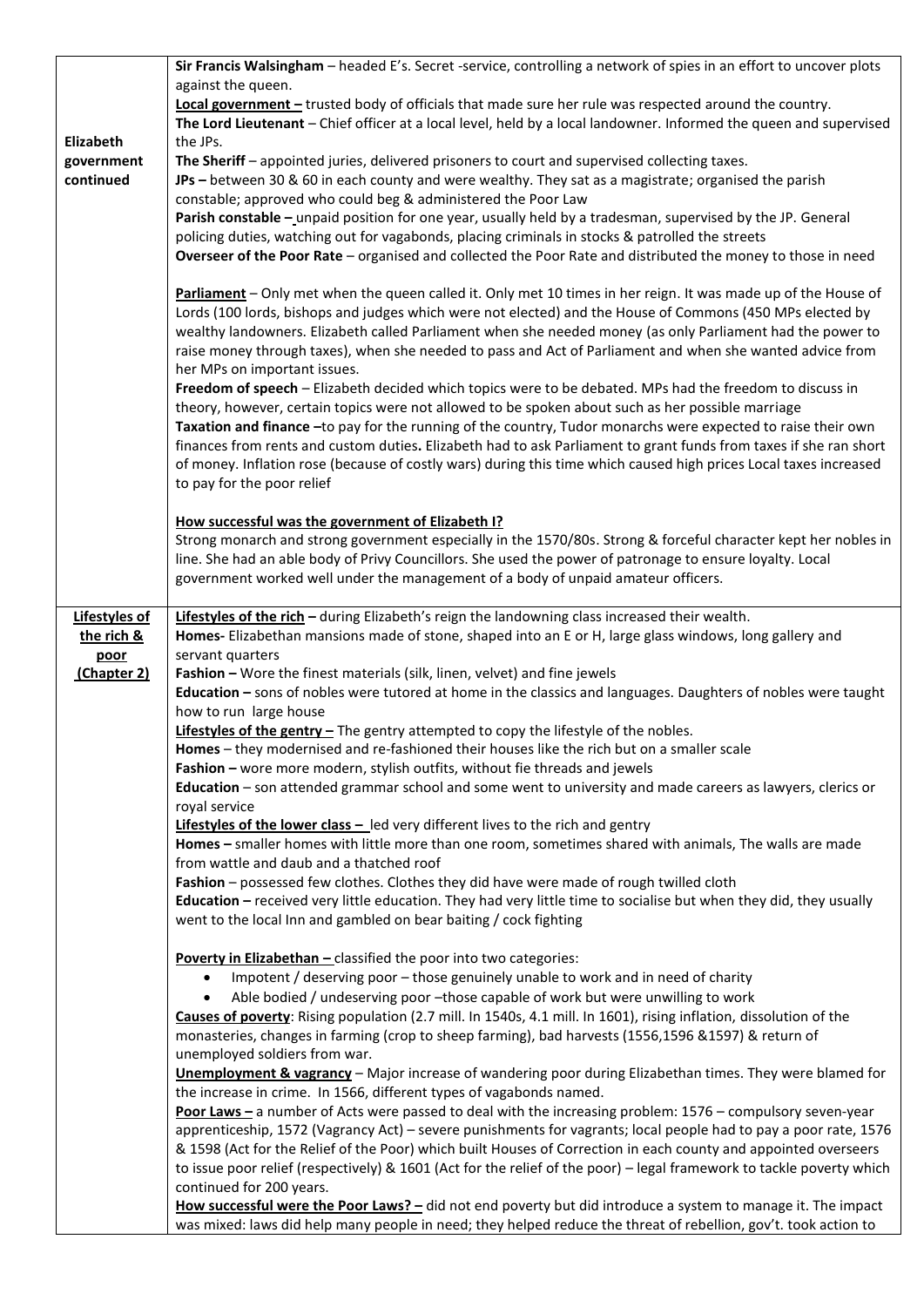|                   | look after the poor for the first time, poor relief remained for 200 year, poverty continued to rise and there was a                                                                                                |
|-------------------|---------------------------------------------------------------------------------------------------------------------------------------------------------------------------------------------------------------------|
|                   | sharp increase in the number of wandering poor.                                                                                                                                                                     |
| Popular           | Popular entertainment - Entertainment was important during Elizabethan times and it took many forms. Sunday                                                                                                         |
| entertainment     | and a few holidays a year were the only time people could relax and be entertained                                                                                                                                  |
| (Chapter 3)       | Cruel Sports - popular pastime watched by all sections of society.                                                                                                                                                  |
|                   | Bear & bull-baiting -Bears chained to a wooden stake and attacked by dogs. Spectators bet how long the dog                                                                                                          |
|                   | would survive. Bulls were tied up by the horns and set upon by dogs                                                                                                                                                 |
|                   | Cockfighting - took place in cockfighting pits, people bet on which bird would win the fight                                                                                                                        |
|                   | <b>Entertainment for the rich</b> - rich had both wealth & leisure time to allow them to take part                                                                                                                  |
|                   | Hunting, hawking, archery, dancing (Volta), music and singing were all popular activities which the rich engaged<br>in. Ball games such as tennis, bowls and skittles all became popular.                           |
|                   | Development of Elizabethan theatre - English theatre developed during Elizabeth's reign                                                                                                                             |
|                   | Bands of strolling players - toured around the countryside, performing in towns and villages on portable stages.                                                                                                    |
|                   | This was popular amongst the lower classes.                                                                                                                                                                         |
|                   | Formation of theatre companies - a law in 1572 banned strolling players as it was felt that they encouraged                                                                                                         |
|                   | rebellion and disobedience. This led to the formation of the first theatre companies. Earl of Leicester's players                                                                                                   |
|                   | (1574), The Queen's Men (1583),                                                                                                                                                                                     |
|                   | First theatres-The Theatre (1576) - first purpose built theatre in London since the Roman times, financed by                                                                                                        |
|                   | James Burbage. The Curtain (1577), The Rose (1587), The Swan (1596) & The Globe (1599). They quickly became<br>popular forms of entertainment attracting large audiences.                                           |
|                   | Design of theatre - the first theatres were round or octagonal in shape, staged seating surrounding an open                                                                                                         |
|                   | central and raised stage. Timber framed with lime washed walls and a straw roof. Plays performed in the                                                                                                             |
|                   | afternoon. A flag was flown or cannon sounded to announce the starting time. Prices were low to encourage all                                                                                                       |
|                   | social classes to attend,                                                                                                                                                                                           |
|                   | Actors - All parts taken by men. Most popular actors included: Richard Burbage, Edward Alleryn, Will Kemp &                                                                                                         |
|                   | Thomas Pope.                                                                                                                                                                                                        |
|                   | Playwrights- Elizabeth's reign known as the 'Golden Age' of English drama. Famous playwrights included:                                                                                                             |
|                   | William Shakespeare (37 plays, comedies, tragedies &historical dramas: Romeo and Juliet, Merchant of Venice,<br>King Leah, Macbeth & The Tempest). Christopher Marlow (specialised in the 'tragedy'), Thomas Dekker |
|                   | (specialised in comedies) & Thomas Kyd (English drama).                                                                                                                                                             |
|                   | Attitudes towards the theatre - population was bitterly divided over the theatre                                                                                                                                    |
|                   | Support - popular and cheap, gripping storylines & delivered the message that loyalty to the monarch was                                                                                                            |
|                   | essential                                                                                                                                                                                                           |
|                   | Opposition - authorities saw the large audiences at the theatre as threats to law and order arguing it encouraged                                                                                                   |
|                   | beggars and pickpocketing. Religious groups, especially the Puritans, believed the theatre to be the work of the<br>devil, encouraging a sinful lifestyle.                                                          |
| <b>Problem of</b> | Religious problems (1559) - major problem facing Elizabeth during her reign due to previous Tudor monarchs                                                                                                          |
| religion          | changing the religion of the country. Elizabeth I herself was a moderate Protestant and was in favour of certain                                                                                                    |
| (Chapter 4)       | aspects of the Catholic faith.                                                                                                                                                                                      |
|                   | Catholics - viewed Elizabeth as illegitimate; many saw MQS as the rightful heir to the throne. Catholic extremists                                                                                                  |
|                   | wanted to get rid of Elizabeth as their monarch.                                                                                                                                                                    |
|                   | Protestant view - radical Protestants known as Puritans posed a possible threat to Elizabeth; they wanted to                                                                                                        |
|                   | wipe out all traces of the Catholic faith.<br>The 'middle way' ('via media') - Elizabeth wanted a church which displayed tolerance and one which belonged                                                           |
|                   | to everyone and reflected both Protestant and Catholic attitudes.                                                                                                                                                   |
|                   | Protestantism to be the official religion<br>$\bullet$                                                                                                                                                              |
|                   | Introduced a new prayer book, a Bible in English, allowed priests to marry<br>$\bullet$                                                                                                                             |
|                   | Refused to give way to extreme Protestant beliefs<br>$\bullet$                                                                                                                                                      |
|                   | Kept aspects of the Catholic faith -its archbishops, bishops, cathedrals, crosses & candles<br>$\bullet$                                                                                                            |
|                   | Fined Catholics for not attending church, rather than prosecuting them<br>$\bullet$                                                                                                                                 |
|                   | Acts of Supremacy & Uniformity -two most important Acts in 1559 which formed the Elizabethan Church                                                                                                                 |
|                   | Settlement<br>Act of Supremacy (1559) - Elizabeth, not the Pope, is the head of the church. Elizabeth known as 'Supreme                                                                                             |
|                   | Governor of the Church of England'. Important officials had to swear an oath of loyalty; those who refused were                                                                                                     |
|                   | imprisoned or fined. High Commission set up to check that the religious changes were being followed in the                                                                                                          |
|                   | parishes.                                                                                                                                                                                                           |
|                   | Act of Uniformity (1559) - Protestant book of Common Prayer to be used in all churches, services to be in                                                                                                           |
|                   | English, ornaments and decorations allowed in churches, clergy to wear vestments & Recusants were to pay fine                                                                                                       |
|                   | for non-attendance.                                                                                                                                                                                                 |
|                   | <b>Measures to enforce the Acts</b>                                                                                                                                                                                 |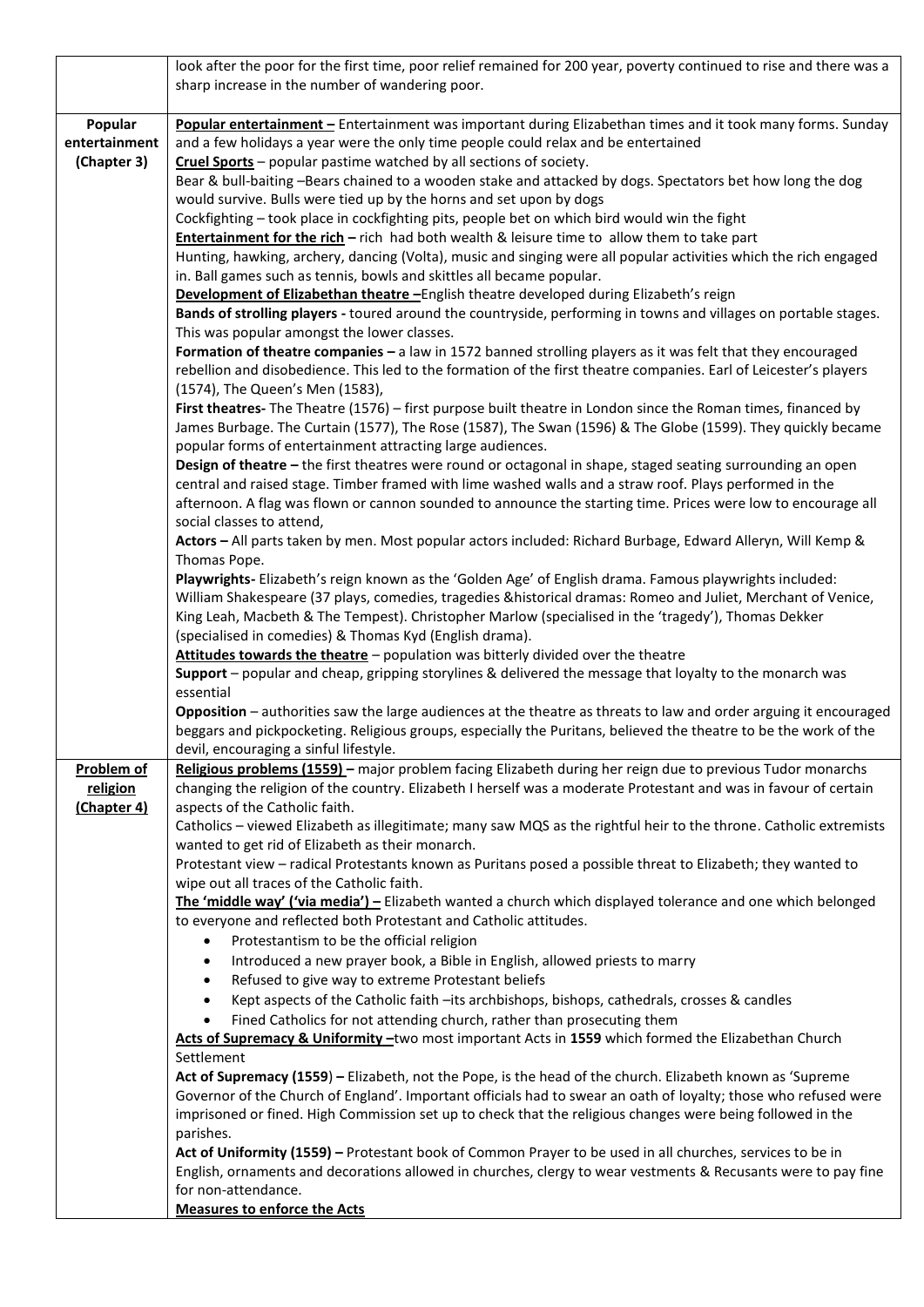|                     | Royal Injunctions (1559) - ordered clergy to condemn Catholic practices, report & fine recusants, use an English  |
|---------------------|-------------------------------------------------------------------------------------------------------------------|
|                     | Bible.                                                                                                            |
|                     | Visitations - 125 Commissioners set up to tour the countryside in order to check regulations were being           |
|                     | followed, making sure the clergy were taking the Oath of Supremacy.                                               |
|                     | Act of Exchange 1559 - This allowed Elizabeth to take land and buildings from the church, it enabled Elizabeth to |
|                     | exercise royal control over the church                                                                            |
|                     | Reactions to settlement - At home                                                                                 |
|                     | By 1560s most people accept the new church. The new Archbishop of Canterbury was a moderate, only 250 of          |
|                     | 7,000 priests refused to take the Oath of Supremacy, devout bishops who resigned were replaced by Protestants.    |
|                     | Opposition emerged later in Elizabeth's reign                                                                     |
|                     | Reactions abroad - at first reaction abroad was limited. By the 1570s & 1580s, attitudes had hardened; both       |
|                     | Spain and the Pope had become actively involved in plots to overthrow Elizabeth & the Protestant faith            |
|                     | How successfully did Elizabeth deal with the problem of religion? - to a large extent the Religious Settlement    |
|                     | was accepted by the majority, it brought an end to period of persecutions but there was still opposition from the |
|                     | extremes (devout Catholic & Puritans).                                                                            |
| <b>The Catholic</b> | Early toleration - adopted a tolerant attitude towards Catholics at first. However, 1560/70s caused her to adopt  |
| <b>Threat</b>       | a harsher policy towards some Catholics.                                                                          |
| (Chapter 5)         | Recusancy -1581 Elizabeth increases fines to £20 and made it a treasonable offence to attempt to convert people   |
|                     | to Catholicism, this was a response to the seminary priests who had been smuggled into England from northern      |
|                     | France. 98 priests were put to death.                                                                             |
|                     | Edward Campion - belonged to Jesuits (aim of destroying Protestantism), preached to rich Catholic families -      |
|                     | 1581 hanged for treason.                                                                                          |
|                     | Mary Queen of Scots - 1568 arrived in England (on the run); Elizabeth decided to hold her captive. Over the next  |
|                     | decade, Mary was a threat to Elizabeth's throne, becoming the centre of a lot of Catholic plots.                  |
|                     | Rebellion of the Northern Earls (1569) - plan to depose Elizabeth & marry Mary to Duke of Norfolk. Norfolk was    |
|                     | sent to the tower but the other earls started a rebellion which failed. Earl of Northumberland was beheaded,      |
|                     | Norfolk was released but over 800 northern rebels were executed.                                                  |
|                     | Excommunication of Elizabeth (1570) - Pope issued a Papal Bull. It called upon Catholics to remove Elizabeth and  |
|                     | it released them from their oath of allegiance to the crown. This was seen as a threat to Elizabeth as she        |
|                     | responded with issuing a new Treason Act (1571) which made it treasonable to declare Elizabeth was not the        |
|                     | lawful queen. As a result of the Papal Bull there were many attempts on Elizabeth's life in the 1570s/80s.        |
|                     | The Ridolfi Plot (1571) - organised by Robert Ridolfi - involved MQS, Duke of Norfolk and Philip II of Spain.     |
|                     | Discovered by Cecil & Walsingham. Norfolk executed, Ridolfi was expelled from the country but Elizabeth refused   |
|                     | to execute MQS.                                                                                                   |
|                     | Throckmorton Plot (1583/84) - Organised by Francis Throckmorton. French Catholic forces, backed by the            |
|                     | Spanish and the Pope to release MQS. The plot was discovered and Throckmorton was arrested, tortured and          |
|                     | executed. Mary was banned from receiving any visitors and her mail was checked.                                   |
|                     | The Babington Plot (1586) - Anthony Babington at the centre of a plot to overthrow Elizabeth and place Mary on    |
|                     | the throne. Letters were written in code and were intercepted by Walsingham's spy network. 1586 - Babington       |
|                     | and 6 others were executed. Walsingham now had proof that Mary was involved in the plot.                          |
|                     | Execution of MQS (1587) - MQS put on trial at Fotheringhay Castle where she was found guilty and sentenced to     |
|                     | death. Elizabeth repeatedly refused to sign her death warrant. It was not until 1st Feb 1587, that she finally    |
|                     | agreed. Consequences of the execution - There were no further Catholic plots, James VI of Scotland protested      |
|                     | but took no action, France did nothing but King Philip II of Spain was already planning an invasion.              |
|                     | Why were Catholics a serious threat? - Devout Catholics did not accept the Religious Settlement;                  |
|                     | there were a number of Catholic plots during the 1570s/80s which aimed to overthrow Elizabeth. MQS'               |
|                     | execution did cause Philip II to push on with invasion plans. However, the majority of Catholics                  |
|                     | remained loyal to Elizabeth. The propaganda issued by Cecil and Walsingham made the plots appear                  |
|                     | bigger than they were.                                                                                            |
|                     |                                                                                                                   |
| <b>The Spanish</b>  | Causes of the Armada - As early as 1586, King Philip II of Spain had drawn up plans for an invasion of England.   |
| <b>Armada</b>       | The execution of MQS made Philip more determined to launch an armada.                                             |
| <u>(Chapter 6)</u>  | King Philip was determined to use his power to attack the growth of Protestantism<br>$\bullet$                    |
|                     | The Religious Settlement alarmed Philip<br>$\bullet$                                                              |
|                     | War in the Netherlands (Elizabeth had supported the Dutch Protestants with money, weapons and 5,000<br>$\bullet$  |
|                     | troops - this led to a state of undeclared war)                                                                   |
|                     | Actions of English privateers in the Spanish Main (Elizabeth encouraged 'sea dogs' to attack Spanish<br>$\bullet$ |
|                     | treasure ships in the Spanish Main. Drake did and returned to England with gold, silver ad jewels worth           |
|                     | over £140,000. Philip ordered Drake to be executed. Elizabeth knighted him)                                       |
|                     |                                                                                                                   |
|                     |                                                                                                                   |